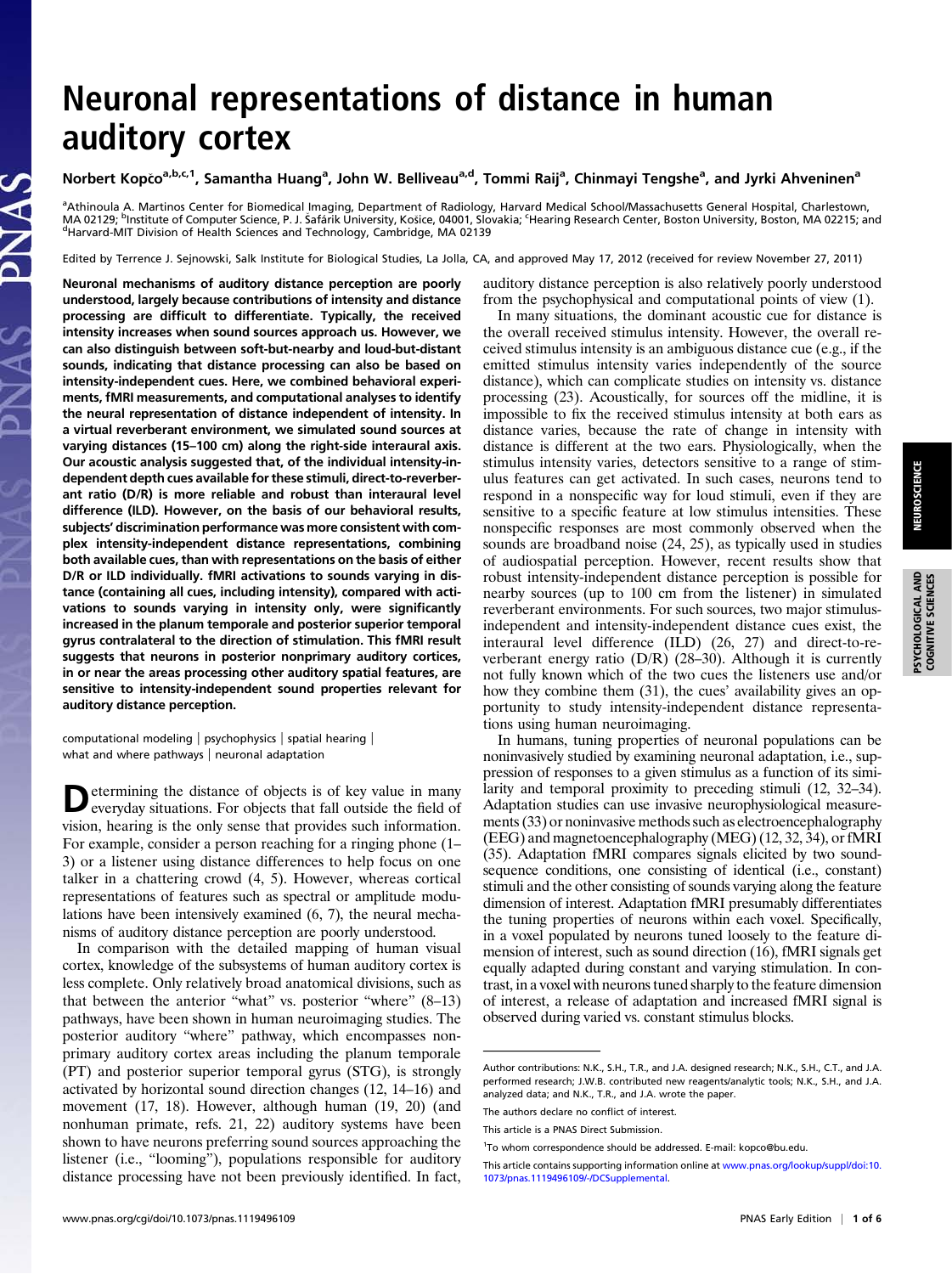

Fig. 1. Experimental design. (A) Simulated source locations. (B) Timing of events during trials in the behavioral experiment: The instruction "listen" appeared on the screen, followed by presentation of two stimuli from different distances. Listeners responded by indicating whether the second stimulus sounded more or less distant than the first stimulus. On-screen feedback was provided. Presentation intensity was randomly roved for each stimulus so that received intensity could not be used as a cue in the distance discrimination task. (C) Timing of stimuli and of image acquisition during one imaging trial in the fMRI experiment, shown separately for the four stimulus conditions used in the experiment. Height of the stimulus bars corresponds to the received stimulus intensity at the listeners' ears. In the varying distance condition, the stimulus distance changed randomly, whereas the stimulus presentation intensity was fixed (thus, both the perceived distance and intensity varied). In the varying intensity condition, the stimulus distance was fixed, whereas the received intensity varied over the same range as in the varying distance condition. In the constant condition, the 38-cm stimulus was presented repeatedly at constant intensity. In these active stimulation conditions, the listener's task was to detect deviant stimuli that were shorter than the standard stimuli. No feedback was provided. In the fixation condition, no auditory stimuli were presented, and the subjects were instructed to look at a point on the screen.

Here, we examined auditory distance perception and its neural correlates. Nearby sources located at various distances were simulated along the interaural axis (to the right of the listener) in a reverberant environment (Fig. 1A). Two different adaptation fMRI experiments were conducted to localize brain areas sensitive to intensity-independent auditory distance cues. A behavioral experiment was performed to validate the virtual acoustics used during fMRI, and to examine the perceptual cues and psychophysical principles determining listeners' sensitivity to changes in distance.

#### Results

Behavioral Experiment. We used virtual acoustics to measure perceptual sensitivity to intensity-independent stimulus distance cues (Fig.  $1A$ ). The main goal was to confirm that the listeners could use the intensity-independent cues to judge source distance in our simulated auditory environment. Subjects were instructed to indicate whether the second of two noise bursts, simulated from different distances, originated closer or farther than the first burst. These discriminations had to be made irrespectively of perceived sound intensity, which varied randomly for each burst to eliminate its contribution as a distance cue (Fig. 1B). Overall, subjects accurately judged sound source distances despite the confounding information provided by intensity cues. As expected, the listeners' accuracy improved with increasing distance difference between the two simulated sound sources (Fig. 2 and for further details, [SI Results](http://www.pnas.org/lookup/suppl/doi:10.1073/pnas.1119496109/-/DCSupplemental/pnas.201119496SI.pdf?targetid=nameddest=STXT) and [Fig. S1](http://www.pnas.org/lookup/suppl/doi:10.1073/pnas.1119496109/-/DCSupplemental/pnas.201119496SI.pdf?targetid=nameddest=SF1)).

In addition to confirming that our virtual auditory environment was robust, these results demonstrate that distance discrimination sensitivity is largely independent of the baseline distance of the simulated sound sources, as long as the ratio of compared distances is fixed. Specifically, in Fig. 2, bars are grouped such that each group shows the performance for a fixed number of unit log-distance intervals (i.e., the ratio of source distances). Within each



Fig. 2. Behavioral distance discrimination responses. The black line shows across-subject average accuracy collapsed across simulated source pairs separated by the same number of unit log-distance intervals (Fig. 1A and table Below). The accuracy improved as the simulated source separation (number of intervals) increased, reflecting the robustness of our virtual 3D stimuli. Gray line represents the averages of individual-subjects' accuracy predictions on the basis of subjects' individual estimates of distance sensi-tivity (d') ([SI Results](http://www.pnas.org/lookup/suppl/doi:10.1073/pnas.1119496109/-/DCSupplemental/pnas.201119496SI.pdf?targetid=nameddest=STXT)). Bars show across-subject average performance separately for each source-distance pair. Bars are grouped on the basis of the number of intervals between sources within the pair (table Below lists in each column the source pairs that are separated by the same number intervals; separation ranges from 1 interval (all possible pairs of adjacent sources) to 6 intervals (the closest vs. farthest source). In each group, bars are ordered from left to right on the basis of absolute distances (listed from top to bottom in the table, respectively). No systematic upward or downward trend is visible in performance across source pairs within each group, showing that Weber's law holds for intensity-independent near-head sound source distances. Error bars represent SEM.

group, bars are ordered from the nearest to the farthest pair. No systematic upward or downward trend is visible in performance across simulated source-distance pairs within each group. To confirm this lack of trend, a linear approximation was made to each subject's performance as a function of the distance pair, separately for each group and each subject. Across subjects, none of the slopes was significantly different from zero (two-tailed Student  $t$  test with Bonferroni correction performed on the fitted slopes separately for each source-pair group;  $P > 0.1$ ), consistent with the predictions of Weber's law (for more details, see the two sections, Acoustic Analysis of Stimuli and Predictions of Distance Discrimination in [SI Results](http://www.pnas.org/lookup/suppl/doi:10.1073/pnas.1119496109/-/DCSupplemental/pnas.201119496SI.pdf?targetid=nameddest=STXT), and [Fig. S2](http://www.pnas.org/lookup/suppl/doi:10.1073/pnas.1119496109/-/DCSupplemental/pnas.201119496SI.pdf?targetid=nameddest=SF2)). Finally, our acoustical analyses described in [SI Results](http://www.pnas.org/lookup/suppl/doi:10.1073/pnas.1119496109/-/DCSupplemental/pnas.201119496SI.pdf?targetid=nameddest=STXT) and [Fig. S2](http://www.pnas.org/lookup/suppl/doi:10.1073/pnas.1119496109/-/DCSupplemental/pnas.201119496SI.pdf?targetid=nameddest=SF2) show that, of the individual intensityindependent distance cues, D/R is more robust and reliable than ILD.

fMRI Experiment. To localize intensity-independent distance representations, we compared auditory cortex areas activated during distance vs. intensity changes vs. constant repetitive sound stimulation (Fig. 1C). To control for fluctuations in attention and alertness, subjects were asked to detect occasional changes in sound duration that occurred independently of distance or intensity (across-subject mean hit rate =  $93\%$ ; mean reaction  $time = 650$  ms, data of one subject failing to conduct this task were excluded from the analyses; see *[SI Results](http://www.pnas.org/lookup/suppl/doi:10.1073/pnas.1119496109/-/DCSupplemental/pnas.201119496SI.pdf?targetid=nameddest=STXT)*).

As expected, constant auditory stimulation significantly activated primary (the medial 2/3 of Heschl's gyrus, HG) and nonprimary (STG, PT, and planum polare, PP) auditory cortex areas (Fig. 3A). Introducing changes to auditory stimulation increased auditory cortex activations, as shown by the contrasts between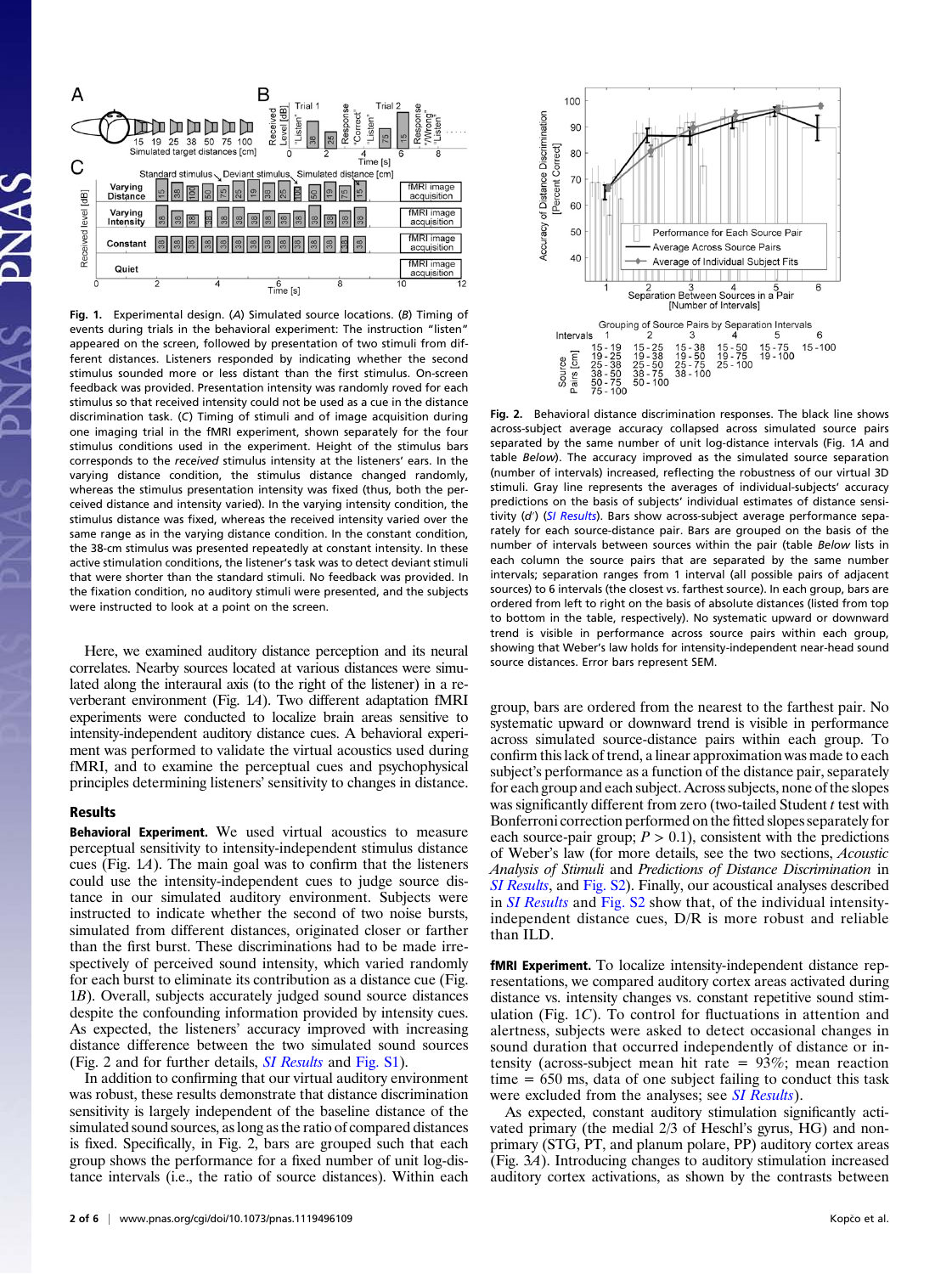

Fig. 3. fMRI-adaptation data from the fMRI experiment presented on inflated cortical surface. (A) Compared with the silent fixation condition, constant condition stimulation activates primary (HG) and surrounding nonprimary auditory cortex areas (STG, PT, and PP). (B) Compared with constant condition, the varying intensity and varying distance conditions increase activations particularly in nonprimary areas. (C) An area specifically sensitive to auditory distance cues, independent of intensity, is revealed in the contrast between varying distance vs. varying intensity conditions, in the PT/posterior STG (circled), in or near the putative posterior auditory-cortex "where" pathway.

varying intensity or varying distance vs. constant conditions (Fig. 3B). Note that these contrasts did not reach significance at the crest of HG, consistent with the view that primary auditory cortices are adapted less prominently by high-rate stimulation than the surrounding nonprimary areas (36). In Fig. 3B, the areas activated in the varying distance contrast overlap with the areas activated in the varying intensity contrast, as expected given that the stimuli in varying distance condition also varied in intensity. Finally, Fig. 3C shows the areas that represented more prominent release from adaptation during varying distance than during varying intensity condition. This contrast suggests that the posterior nonprimary auditory cortex areas (posterior STG and PT) are specifically sensitive to intensity-independent auditory distance cues.

In an additional hypothesis-based fMRI analysis (Fig. 4), a region of interest (ROI) was defined in each hemisphere by combining two anatomical FreeSurfer standard-space labels (PT and posterior aspect of STG) that were a priori (8–12) conjectured to encompass areas activated by audiospatial features. Consistent with the whole-brain mapping results (Fig. 3), blood oxygen level dependent (BOLD) percentage signal changes were significantly stronger ( $F_{1,10} = 9.3$ ,  $P = 0.01$ ) during varying distance than varying intensity conditions in the left-hemisphere posterior auditory cortex ROI, but not in the right hemisphere. These data also show the significant increases of auditory activity during varying vs. constant stimulation in the left  $(F_{1,10} = 33.4,$  $P < 0.001$ ) and right ( $F_{1,10} = 83.6, P < 0.001$ ) hemisphere ROIs.

Additionally, we examined the structures activated when the presentation intensity was normalized such that the overall energy received at the ear closer to the source was constant, independent of the source distance (*[SI Results](http://www.pnas.org/lookup/suppl/doi:10.1073/pnas.1119496109/-/DCSupplemental/pnas.201119496SI.pdf?targetid=nameddest=STXT)* and [Fig. S3\)](http://www.pnas.org/lookup/suppl/doi:10.1073/pnas.1119496109/-/DCSupplemental/pnas.201119496SI.pdf?targetid=nameddest=SF3). This experiment revealed more widespread activations than the varying distance vs. varying intensity contrast in the main fMRI experiment (Fig. 3C), most likely because the near-ear intensity normalization did not result in exclusive activation of the distance-sensitive areas.



Fig. 4. Hypothesis-based region-of-interest (ROI) analysis of posterior nonprimary auditory cortex activations during auditory distance processing. A significant increase of left posterior auditory cortex ROI activity was observed during varying distance vs. varying intensity conditions, suggesting that posterior nonprimary auditory cortices include neurons with intensityindependent distance representations. Data also show increased activities in both hemispheres during varying vs. constant stimulation (\*\*P = 0.01, \*\*\*P < 0.001, SEM error bars).

Finally, to enhance comparability to fMRI studies in volume space, we conducted a whole-brain analysis in a 3D standard brain, using a statistical approach similar to the surface-space analysis (Fig. 5). In the varying distance vs. varying intensity contrast, a significant activation cluster was identified. The strongest voxel was located in the left PT (Montreal Neurological Institute Talairach coordinates  $\{x, y, z\} = \{-60, -35, 15\}$ , Talairach  $\{x, y, z\} =$ {−59, −33, 16}, cluster volume 912 mm<sup>3</sup> ) with the area extending also to the posterior STG.

#### Discussion

We studied perceptual and neuronal mechanisms of auditory distance processing by combining computational acoustic analyses with behavioral and adaptation fMRI measurements in a virtual auditory environment. Our results provide evidence for auditory areas specifically sensitive to acoustic distance cues that are independent of sound intensity changes. These activations centered in the posterior STG and PT, near the so-called auditory "where" pathway (10). Although a number of recent studies have associated these areas with perception of sound direction changes (12, 16) and movement (17, 37, 38), our study to our knowledge is unique in revealing neuron populations sensitive to sound-source distance variations.

Auditory-cortex neurons have a strong tendency to stimulusspecific adaptation (33) that suppresses their responsiveness to repetitive sounds. Differential release from this adaptation, as a function of increasing dissimilarity of successive stimuli, is believed to reveal units that are specifically sensitive to the varying feature dimension (12, 34). However, this approach can be confounded by the fact that stimulus intensity changes can increase activations of various feature detectors. In particular,



Fig. 5. Volume-based fMRI analysis of activations during varying distance vs. intensity. Significant activation cluster extends from the left PT to the left posterior STG.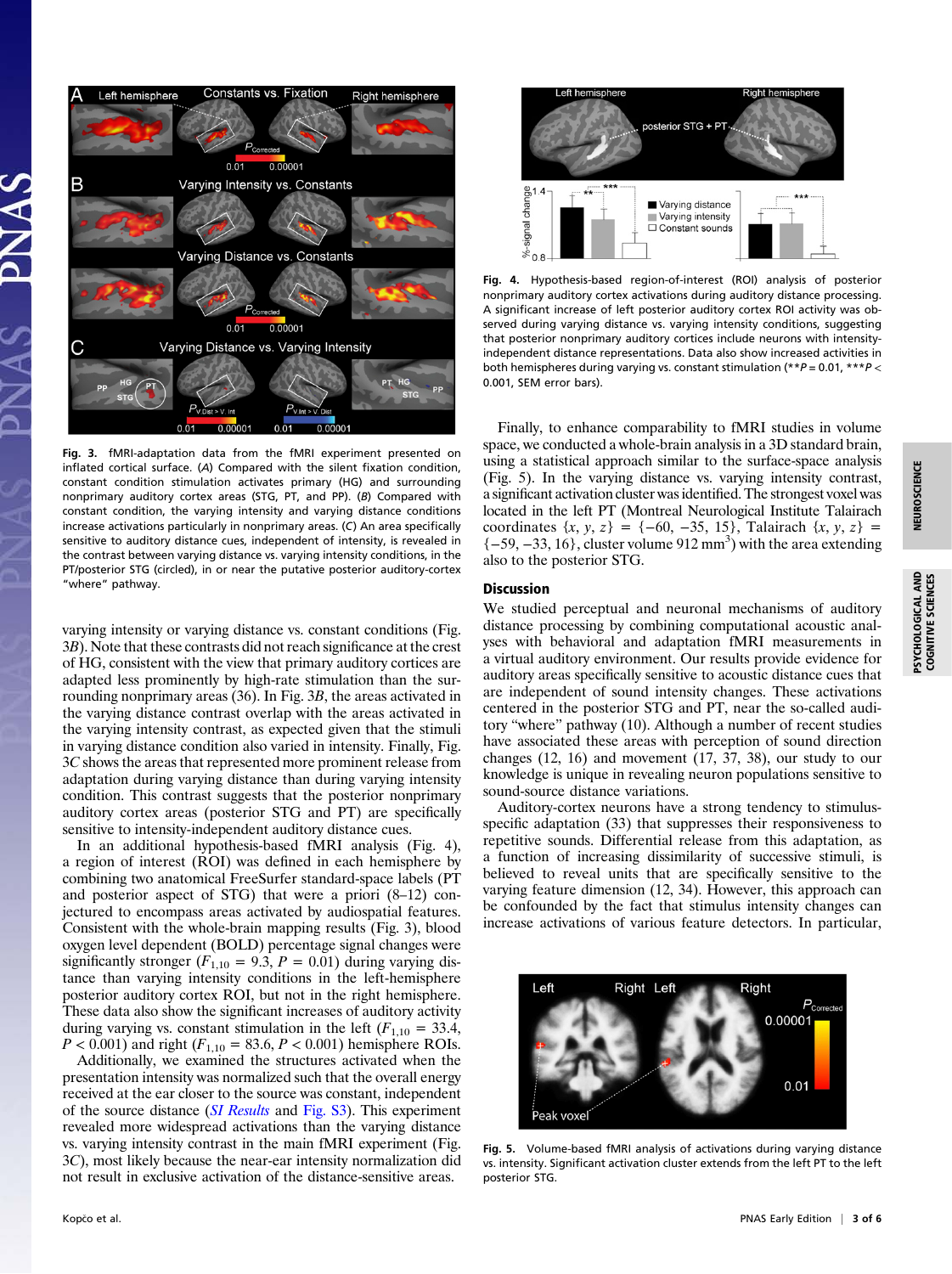when the baseline stimulus is broadband noise containing all possible features, stimulus intensity is known to interact with feature specificity of auditory neurons (24, 25). A supporting fMRI experiment ([SI Results](http://www.pnas.org/lookup/suppl/doi:10.1073/pnas.1119496109/-/DCSupplemental/pnas.201119496SI.pdf?targetid=nameddest=STXT) and [Fig. S3](http://www.pnas.org/lookup/suppl/doi:10.1073/pnas.1119496109/-/DCSupplemental/pnas.201119496SI.pdf?targetid=nameddest=SF3)) was performed, in which the *received* intensity of varying-distance stimuli was normalized at the near ear to minimize the intensity variation. This experiment showed relatively widespread and nonspecific activation patterns, thus confirming the expectation that various feature detectors can be released from adaptation when intensity varies. However, our main analyses were based on the contrast between conditions with varying distance and received intensity in the listener's ears (equally loud sounds simulated from different distances) vs. varying only the received intensity (sounds of different intensity from one simulated distance; Fig. 1C). The significant increase in auditory-cortex activation in PT and posterior STG in this contrast presumably revealed neurons sensitive to sound-distance cues, independent of intensity.

The present study concentrated in the near-head range where robust distance cues were presumed to be available. Although larger distances could be represented differently (39), it is possible that the posterior nonprimary auditory cortex areas, near those activated during intensity-independent nearby-source distance processing, also represent distances of sounds originating from farther away. As mentioned above, these areas have been previously shown to be associated with other aspects of spatial hearing (12, 16, 17, 37, 38). For example, a study (16) using an adaptation fMRI paradigm analogous to our approach found bilateral activations to sound-direction changes in PT, near the present distance-dependent activations. It is also noteworthy that in the present study, the strongest activations to intensity-independent sound-distance changes occurred in the left PT/posterior STG, contralateral to the virtual origins of the stimuli. However, given that only one simulated direction was studied, the present data cannot offer conclusive evidence that the distance of sounds originating on one side of the head is always represented by the contralateral hemisphere or that soundsource distance (or direction) is represented in a topographical fashion analogous to other sensory modalities (note also evidence supporting an alternative two-channel model, refs. 40–42).

An important theoretical question is whether the present PT/ posterior STG activations reflect neurons encoding auditory distance, per se, or whether they correspond to distinct subpopulations for D/R and/or ILD distance cues. If the latter were true, the present fMRI results could also be interpreted as a partial "byproduct" of ILD neurons that are primarily related to direction discrimination. However, basic binaural cues such as ILD are extracted and extensively processed already at the subcortical level (for a review, see ref. 42). If we understand the cerebral cortex as a self-organizing network, it is more likely that at higher processing levels, beyond the subcortical pathways and primary sensory areas, representations develop for combinations of features that frequently occur together. Previous neurophysiological (8, 11) and human neuroimaging studies (43, 44) generally suggest that nonprimary regions, including PT/posterior STG, process progressively more complex sounds than the primary "core" regions of auditory cortex. These observations are in line with a previous MEG study (45) that systematically compared activations to individual and combined 3D sound features, and showed that ILD alone is not sufficient for producing direction-specific activations at the cortical level. It is also worth noting that in humans, no consistent evidence on ILD-specific fMRI activations in PT/posterior STG exists. The few published ILD–fMRI studies have, instead, compared transient vs. sustained BOLD response differences in more primary regions (46) or showed direction-specific ILD effects only in areas beyond auditory cortices (47). Nevertheless, some MEG (48) and EEG (49) studies have reported nonspecific differences in cortical response patterns to ILD and interaural time differences (ITD). There is also evidence from animal studies suggesting ILD neurons in primary auditory cortices, for example, in the cat (50) (note, however, that the link between animal physiology and human fMRI is relatively weak in the spatial auditory domain) (51). Further, our auditory systems are highly adaptive, and different cues may govern distance perception in different acoustic environments. For example, a recent psychophysical study suggested that listeners do not use the ILD cue for distance perception in natural reverberation (31), even though it is an important distance cue in artificial anechoic spaces where other naturally occurring cues are unavailable (52). Further studies are therefore needed to investigate how individual spatial features are processed across the hierarchy of auditory pathways in humans.

Our behavioral data show that sensitivity to auditory distance changes is constant for sources separated by a constant distance ratio, following Weber's law. This result holds for nearby distances varying along the interaural axis, as examined here, which could be relevant for general models of auditory distance perception. Specifically, both the rate of distance-dependent changes in the auditory distance cues (ILD and D/R) ([SI Results](http://www.pnas.org/lookup/suppl/doi:10.1073/pnas.1119496109/-/DCSupplemental/pnas.201119496SI.pdf?targetid=nameddest=STXT), Acoustic Analysis of Stimuli, and [Fig. S2](http://www.pnas.org/lookup/suppl/doi:10.1073/pnas.1119496109/-/DCSupplemental/pnas.201119496SI.pdf?targetid=nameddest=SF2)) and/or the perceptual sensitivity to these cue changes have been suggested to vary as a function of sources' absolute distance (27, 30, 53). One might therefore expect that distance sensitivity would vary with absolute distance if performance were based on either of the two cues alone. Here, we did not find any systematic trends suggesting that distance-discrimination performance depends on the absolute source distance. For example, subjects discriminated distance differences between the smallest relative intervals on average at a  $67-71\%$  accuracy, with the best nominal performance observed for the distance pair 50 vs. 75 cm from the head (Fig. 2). On the basis of the previous findings concerning discriminability of individual cues (as discussed in [SI](http://www.pnas.org/lookup/suppl/doi:10.1073/pnas.1119496109/-/DCSupplemental/pnas.201119496SI.pdf?targetid=nameddest=STXT) [Results](http://www.pnas.org/lookup/suppl/doi:10.1073/pnas.1119496109/-/DCSupplemental/pnas.201119496SI.pdf?targetid=nameddest=STXT), Predictions of Distance Discrimination), the D/R-only– based performance would be expected to be poorest for the smallest absolute distances (in the case of the smallest interval, 15 vs. 19 cm) and best for the largest distance (75 vs. 100 cm). Because no such D/R-only (or ILD-only) dependence was observed, our results suggest that distance judgments were not based on a simple mapping of a single distance cue (in contrast to a previous interpretation) (31). However, as shown in *[SI Results](http://www.pnas.org/lookup/suppl/doi:10.1073/pnas.1119496109/-/DCSupplemental/pnas.201119496SI.pdf?targetid=nameddest=STXT)*, it may still be most parsimonious to assume that the main cue used by the listeners was the monaural near-ear D/R.

In summary, our results reveal an area in the posterior nonprimary auditory cortex that is sensitive to intensity-independent auditory distance cues.

#### Materials and Methods

**Subjects.** The same set of subjects ( $n = 12$ , ages 20-33 y, five females) with self-reported normal hearing ability participated in all three experiments. Human subjects' approval was obtained and voluntary consents were signed before measurements.

Stimuli and Setup. All stimuli used in this study were generated in virtual auditory space (54, 55), using binaural room impulse responses (BRIR) that included realistic room reverberation. A single set of nonindividualized BRIRs was used, measured on a listener that did not participate in this study. Unless specified otherwise, all details of the measurement procedures, including the microphone, speaker, and the BRIR measurement technique used were identical to our previous study (27).

The BRIRs were measured in a small classroom (3.4 m  $\times$  3.6 m  $\times$  2.9 m height) using the Bose FreeSpace 3 Series II surface-mount cube speaker (Bose). The room was carpeted, with hard walls and acoustic tiles covering the ceiling. The room reverberation times,  $T_{60}$ , in octave bands centered at 500, 1,000, 2,000, and 4,000 Hz ranged from 480 to 610 ms. The BRIRs were measured by placing miniature microphones (FG-3329c; Knowles Electronics) at the blocked entrances of the listener's ear canals. The loudspeaker was set to face the listener at various distances (15, 19, 25, 38, 50, 75, or 100 cm) from the center of the listener's head, directly to the right of the listener along the interaural axis, at the level of the listener's ears (Fig. 1A).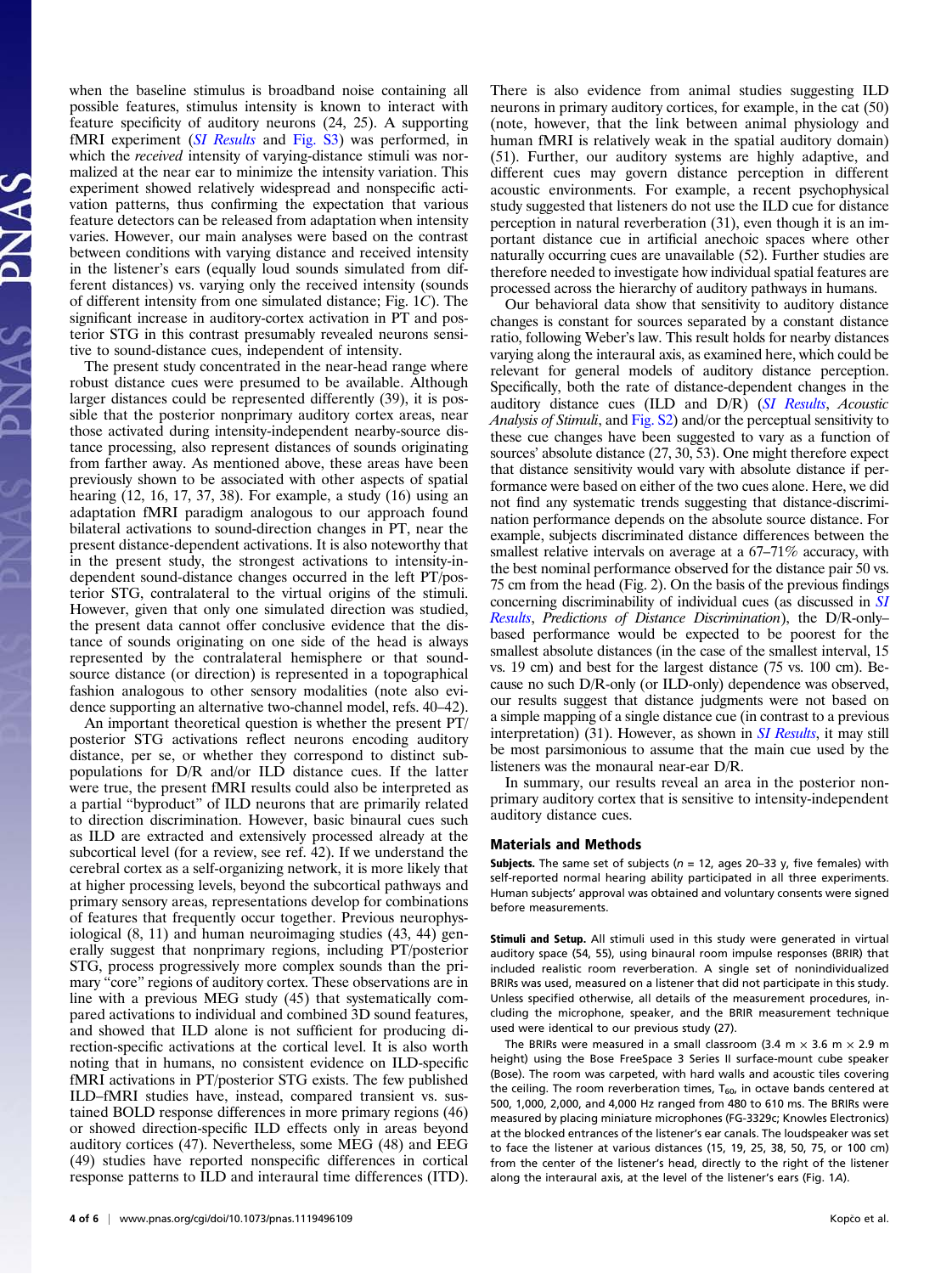The target stimulus was a 300-ms-long sample of white noise, bandpassfiltered at 100–8,000 Hz. A set of 50 independent noise burst tokens was generated and each token was convolved with each of the BRIRs to create standard stimuli for each source distance (Fig. 1A). An identical set of deviant stimuli was also generated, differing from the standard stimuli only in that the deviant duration was 150 ms. For each experimental trial, either two (behavioral experiment, Fig. 1B) or 14 (imaging experiments, Fig. 1C) noise bursts were randomly selected, scaled depending on the normalization scheme used, and placed in series with stimulus onset asynchrony, to create the stimulus sequence. Finally, the stimuli were filtered to compensate for the headphone transfer functions.

The stimuli used in the experiments mainly differed by the overall stimulus intensity normalization used. For the behavioral experiment, each noise burst was normalized so that its overall intensity received at the right ear (which was close to the simulated source) was fixed and then randomly roved over a 12 dB range so that the monaural overall intensity distance cue was eliminated at both the left and right ears (Fig. 1B).

The imaging experiment stimulus sequences always consisted of 14 noise bursts (Fig. 1C). Each stimulus sequence in trials with varying distance contained two noise bursts for each of the seven distances, ordered pseudorandomly such that each distance was present at least once before the second occurrence of any of the distances. The varying distance stimuli were normalized such that the presentation intensity was fixed (i.e., the overall intensity distance cue was present in these stimuli because the received intensity for the near sources was higher than the received intensity for the far sources). The varying intensity stimuli were simulated from the fixed distance of 38 cm and their presentation intensity was varied such that the received intensity at the near ear varied across the same range as for the varying distance stimuli. The constant stimuli were presented at a fixed distance of 38 cm and at a fixed presentation intensity, equal to the varying distance stimuli.

The stimulus sequence files, generated at a sampling rate of 44.1 kHz, were stored on the hard disk of the control computer (IBM PC-compatible), running Presentation (Neurobehavioral Systems). On each trial, one of the sequences was selected and presented through the Fireface 800 sound processor (RME), Kramer 900XL amplifier (Kramer Electronics), and Sensimetrics S14 (Sensimetrics) MRI-compatible headphones. Average received level was 65 dB(A), measured at the near ear of a KEMAR (Manikin for Acoustic Research; Knowles Electronics) manikin equipped with the DB-100 Zwislocki Coupler and the Etymotic Research ER-11 microphones. Responses were collected via MRI-compatible five-key universal serial bus (USB) keyboard. A video projector was attached to the control computer and projected the instructions to the subject in the scanner.

Experimental Procedure and Data Acquisition. All experiments were performed during a single 2-h long experimental session using the same experimental setup, equipment, and stimuli. After the initial preparation and practice runs, which were performed outside the scanner, the experiments were performed inside the scanner. First, the imaging experiments were run while the listener was instructed to perform a sound duration deviant detection task. Then, the behavioral experiment was performed. This ordering (behavioral experiment after imaging experiments) was chosen to prevent listeners from focusing on the stimulus distance during the imaging experiments, which could alter the listeners' concentration level during the different imaging stimulus conditions.

Behavioral experiment. The behavioral experiment was a distance discrimination experiment, consisting of four runs, each containing 21 randomly ordered trials (1 trial for each combination of two of the seven distances). Two different random noise burst tokens were selected for each trial, one for each distance. A trial started by the word "listen" appearing on the computer screen (Fig. 1B), followed after 200 ms by the two auditory stimuli presented with a 1,000 ms stimulus onset asynchrony. The subject responded by indicating whether the second sound source was closer or farther away than the first source by pressing one of two keys on the keyboard. The experiment was self-paced and the total duration of one trial was, on average, ∼5 s.

Imaging experiment. The imaging experiment consisted of two runs, each containing 24 different random trials for each of the four stimulus sequence

- 1. Zahorik P, Brungart DS, Bronkhorst AW (2005) Auditory distance perception in humans: A summary of past and present research. Acta Acust. United Ac 91:409–420.
- 2. Maier JX, Neuhoff JG, Logothetis NK, Ghazanfar AA (2004) Multisensory integration of looming signals by rhesus monkeys. Neuron 43:177–181.
- 3. Neuhoff JG (1998) Perceptual bias for rising tones. Nature 395:123–124.
- 4. Brungart DS, Simpson BD (2002) The effects of spatial separation in distance on the informational and energetic masking of a nearby speech signal. J Acoust Soc Am 112: 664–676.

types (Fig. 1C). The order of stimulus trial types was randomized to maximize the sensitivity of the experiment (56). Each trial consisted of 2 s of silence, followed by 7 s of auditory stimulus presentation, 1 s of silence, and 2 s of fMRI image acquisition (Fig. 1C). On 50% of trials, one randomly chosen burst in the stimulus sequence was replaced by a shorter, 150-ms deviant burst. Subjects were instructed to press a key on the keyboard whenever this deviant was detected (i.e., the listeners were instructed to focus on the stimulus duration, even though they were aware that the stimulus distance varied).

Whole-head fMRI was acquired at 3T using a 32-channel coil (Siemens; TimTrio). To circumvent response contamination by scanner noise, we used a sparse-sampling gradient-echo BOLD sequence (TR/TE = 12,000/30 ms, 9.82-s silent period between acquisitions, flip angle = 90°, FOV 192 mm) with 36 axial slices aligned along the anterior–posterior commissure line (3-mm slices, 0.75 mm gap,  $3 \times 3$  mm<sup>2</sup> in-plane resolution), with the coolant pump switched off. T1-weighted anatomical images were obtained for combining anatomical and functional data using a multiecho MPRAGE pulse sequence (TR = 2,510 ms; 4 echoes with TEs = 1.64 ms, 3.5 ms, 5.36 ms, 7.22 ms; 176 sagittal slices with 1  $\times$  1  $\times$  1 mm<sup>3</sup> voxels, 256  $\times$  256 mm<sup>2</sup> matrix; flip angle = 7°).

Data Analysis. Behavioral data. In the behavioral experiment, the percentage of correct responses was analyzed for each distance pair, repeat, and subject. Across-subject means and SEMs were computed. To obtain an overall measure of individual subject performance, a simple decision theory model was proposed and fitted to the percentage of correct data ([SI Results](http://www.pnas.org/lookup/suppl/doi:10.1073/pnas.1119496109/-/DCSupplemental/pnas.201119496SI.pdf?targetid=nameddest=STXT)).

In the imaging experiment, the subjects' task was to detect a deviant sound in the stimulus sequence. The response was accepted as a correct deviant detection if it occurred within 2.5 s after the deviant onset. Hit rates and reaction times for the correct detections were analyzed ([SI Results](http://www.pnas.org/lookup/suppl/doi:10.1073/pnas.1119496109/-/DCSupplemental/pnas.201119496SI.pdf?targetid=nameddest=STXT)). Repeated-measures ANOVA was used to test whether these measures varied significantly for different types of stimulus.

fMRI Data. Cortical surface reconstructions and standard-space coregistrations of the individual anatomical data, as well as functional data analyses, were conducted using Freesurfer 5.0. Individual functional volumes were motion corrected, coregistered with each subject's structural MRI, intensity normalized, resampled into standard cortical surface space (57, 58), smoothed using a 2-dimensional Gaussian kernel with an FWHM of 5 mm, and entered into a general-linear model (GLM) with the task conditions as explanatory variables. A random-effects GLM was then conducted at the group level. To control for multiple comparisons, a cluster analysis (Monte Carlo simulations with 10,000 iterations;  $P < 0.01$ ) was used, with specific contrasts between the conditions (varying intensity, varying distance, and constant stimulation) constrained to areas where the main effect (auditory stimulation vs. baseline) was significant (corrected  $P < 0.01$ ). In addition, to enhance comparability of our main results, data were also analyzed in a 3D standard volume. The statistical procedures were identical to the main analysis.

In the hypothesis-based fMRI analysis, a ROI was defined in each hemisphere by combining two anatomical FreeSurfer standard-space labels (PT and posterior aspect of STG) that were a priori (8–12) conjectured to encompass areas activated by audiospatial features. These ROIs were then resampled through the spherical standard space onto each individual subject's brain representations. Within each subject, within-ROI voxels showing significant activations ( $P < 0.01$ ) were used to determine percentage of signal changes vs. the baseline rest condition during different task conditions. Results were entered into a repeated-measures ANOVA with a priori difference contrasts.

ACKNOWLEDGMENTS. This work was supported by National Institutes of Health (NIH) Awards R21DC010060, R01MH083744, R01HD040712, and R01NS037462, and NIH/National Center for Research Resources (NCRR) Award P41RR14075. N.K. was also supported by the European Community's 7FP/2007-13 Grant PIRSES-GA-2009-247543 and by Slovak Scientific Grant Agency Grant VEGA 1/0492/12. The research environment was supported by NCRR Shared Instrumentation Grants S10RR023401, S10RR019307, and S10RR023043. Acoustic measurements performed at the Boston University Hearing Research Center used resources supported by NIH Award P30DC004663.

NEUROSCIENCE NEUROSCIENCE

- 5. Shinn-Cunningham BG, Schickler J, Kopčo N, Litovsky RY (2001) Spatial unmasking of nearby speech sources in a simulated anechoic environment. J Acoust Soc Am 110:1118-1129.
- 6. Adriani M, et al. (2003) Sound recognition and localization in man: Specialized cortical networks and effects of acute circumscribed lesions. Exp Brain Res 153:591-604.
- 7. Nelken I (2004) Processing of complex stimuli and natural scenes in the auditory cortex. Curr Opin Neurobiol 14:474–480.
- 8. Rauschecker JP, Tian B, Hauser M (1995) Processing of complex sounds in the macaque nonprimary auditory cortex. Science 268:111–114.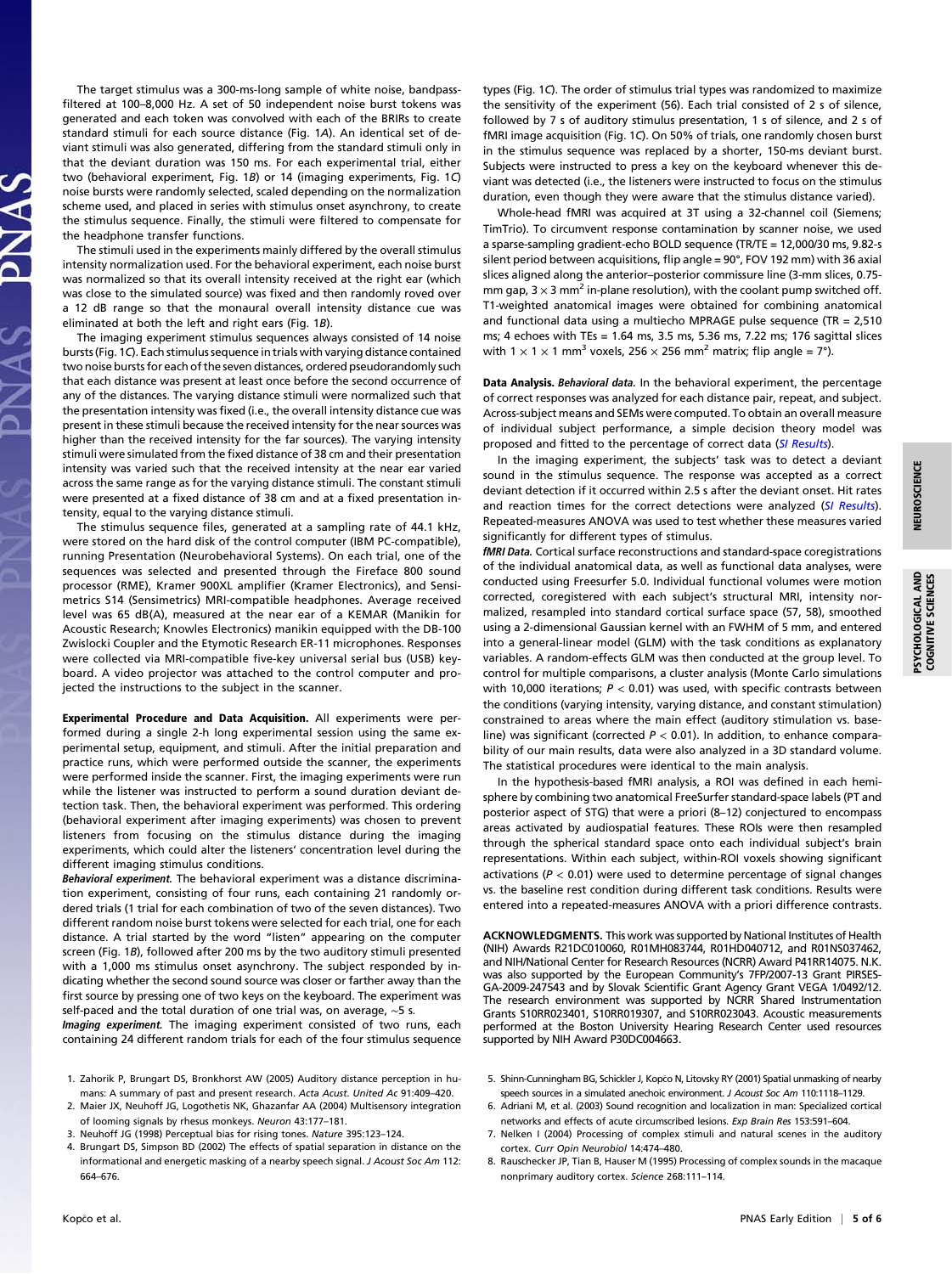- 9. Rauschecker JP (1997) Processing of complex sounds in the auditory cortex of cat, monkey, and man. Acta Otolaryngol Suppl 532:34–38.
- 10. Rauschecker JP, Tian B (2000) Mechanisms and streams for processing of "what" and "where" in auditory cortex. Proc Natl Acad Sci USA 97:11800–11806.
- 11. Rauschecker JP (1998) Cortical processing of complex sounds. Curr Opin Neurobiol 8: 516–521.
- 12. Ahveninen J, et al. (2006) Task-modulated "what" and "where" pathways in human auditory cortex. Proc Natl Acad Sci USA 103:14608–14613.
- 13. Tian B, Reser D, Durham A, Kustov A, Rauschecker JP (2001) Functional specialization in rhesus monkey auditory cortex. Science 292:290–293.
- 14. Brunetti M, et al. (2005) Human brain activation during passive listening to sounds from different locations: An fMRI and MEG study. Hum Brain Mapp 26:251–261.
- 15. Tata MS, Ward LM (2005) Early phase of spatial mismatch negativity is localized to a posterior "where" auditory pathway. Exp Brain Res 167:481-486.
- 16. Deouell LY, Heller AS, Malach R, D'Esposito M, Knight RT (2007) Cerebral responses to change in spatial location of unattended sounds. Neuron 55:985–996.
- 17. Warren JD, Zielinski BA, Green GG, Rauschecker JP, Griffiths TD (2002) Perception of sound-source motion by the human brain. Neuron 34:139-148.
- 18. Krumbholz K, et al. (2005) Representation of interaural temporal information from left and right auditory space in the human planum temporale and inferior parietal lobe. Cereb Cortex 15:317–324.
- 19. Hall DA, Moore DR (2003) Auditory neuroscience: The salience of looming sounds. Curr Biol 13:R91–R93.
- 20. Seifritz E, et al. (2002) Neural processing of auditory looming in the human brain. Curr Biol 12:2147–2151.
- 21. Ghazanfar AA, Neuhoff JG, Logothetis NK (2002) Auditory looming perception in rhesus monkeys. Proc Natl Acad Sci USA 99:15755–15757.
- 22. Maier JX, Ghazanfar AA (2007) Looming biases in monkey auditory cortex. J Neurosci 27:4093–4100.
- 23. Zahorik P, Wightman FL (2001) Loudness constancy with varying sound source distance. Nat Neurosci 4:78–83.
- 24. Sigalovsky IS, Melcher JR (2006) Effects of sound level on fMRI activation in human brainstem, thalamic and cortical centers. Hear Res 215:67–76.
- 25. Ernst SM, Verhey JL, Uppenkamp S (2008) Spatial dissociation of changes of level and signal-to-noise ratio in auditory cortex for tones in noise. Neuroimage 43:321–328.
- 26. Brungart DS (1999) Auditory localization of nearby sources. III. Stimulus effects. J Acoust Soc Am 106:3589–3602.
- 27. Shinn-Cunningham BG, Kopčo N, Martin TJ (2005) Localizing nearby sound sources in a classroom: Binaural room impulse responses. J Acoust Soc Am 117:3100–3115.
- 28. Mershon DH, King LE (1975) Intensity and reverberation as factors in the auditory perception of egocentric distance. Percept Psychophys 18:409–415.
- 29. Hartmann WM (1983) Localization of sound in rooms. J Acoust Soc Am 74:1380–1391. 30. Zahorik P (2002) Direct-to-reverberant energy ratio sensitivity. J Acoust Soc Am 112:
- 2110–2117. 31. Kopčo N, Shinn-Cunningham BG (2011) Effect of stimulus spectrum on distance per-
- ception for nearby sources. J Acoust Soc Am 130:1530–1541.
- 32. Näätänen R, et al. (1988) Frequency and location specificity of the human vertex N1 wave. Electroencephalogr Clin Neurophysiol 69:523–531.
- 33. Ulanovsky N, Las L, Nelken I (2003) Processing of low-probability sounds by cortical neurons. Nat Neurosci 6:391–398.
- 34. Jääskeläinen IP, Ahveninen J, Belliveau JW, Raij T, Sams M (2007) Short-term plasticity in auditory cognition. Trends Neurosci 30:653–661.
- 35. Grill-Spector K, Malach R (2001) fMR-adaptation: A tool for studying the functional properties of human cortical neurons. Acta Psychol (Amst) 107:293–321.
- 36. Lü ZL, Williamson SJ, Kaufman L (1992) Human auditory primary and association cortex have differing lifetimes for activation traces. Brain Res 572:236–241.
- 37. Baumgart F, Gaschler-Markefski B, Woldorff MG, Heinze HJ, Scheich H (1999) A movement-sensitive area in auditory cortex. Nature 400:724–726.
- 38. Warren JD, Griffiths TD (2003) Distinct mechanisms for processing spatial sequences and pitch sequences in the human auditory brain. J Neurosci 23:5799–5804.
- 39. Graziano MS, Reiss LA, Gross CG (1999) A neuronal representation of the location of nearby sounds. Nature 397:428–430.
- 40. McAlpine D, Jiang D, Palmer AR (2001) A neural code for low-frequency sound localization in mammals. Nat Neurosci 4:396–401.
- 41. Salminen NH, May PJ, Alku P, Tiitinen H (2009) A population rate code of auditory space in the human cortex. PLoS ONE 4:e7600.
- 42. Grothe B, Pecka M, McAlpine D (2010) Mechanisms of sound localization in mammals. Physiol Rev 90:983–1012.
- 43. Hall DA, et al. (2002) Spectral and temporal processing in human auditory cortex. Cereb Cortex 12:140–149.
- 44. Wessinger CM, et al. (2001) Hierarchical organization of the human auditory cortex revealed by functional magnetic resonance imaging. J Cogn Neurosci 13:1–7.
- 45. Palomäki KJ, Tiitinen H, Mäkinen V, May PJ, Alku P (2005) Spatial processing in human auditory cortex: The effects of 3D, ITD, and ILD stimulation techniques. Brain Res Cogn Brain Res 24:364–379.
- 46. Lehmann C, et al. (2007) Dissociated lateralization of transient and sustained blood oxygen level-dependent signal components in human primary auditory cortex. Neuroimage 34:1637–1642.
- 47. Zimmer U, Lewald J, Erb M, Karnath HO (2006) Processing of auditory spatial cues in human cortex: An fMRI study. Neuropsychologia 44:454–461.
- 48. Johnson BW, Hautus MJ (2010) Processing of binaural spatial information in human auditory cortex: Neuromagnetic responses to interaural timing and level differences. Neuropsychologia 48:2610–2619.
- 49. Tardif E, Murray MM, Meylan R, Spierer L, Clarke S (2006) The spatio-temporal brain dynamics of processing and integrating sound localization cues in humans. Brain Res 1092:161–176.
- 50. Imig TJ, Irons WA, Samson FR (1990) Single-unit selectivity to azimuthal direction and sound pressure level of noise bursts in cat high-frequency primary auditory cortex. J Neurophysiol 63:1448–1466.
- 51. Werner-Reiss U, Groh JM (2008) A rate code for sound azimuth in monkey auditory cortex: Implications for human neuroimaging studies. J Neurosci 28:3747–3758.
- 52. Brungart DS, Durlach NI, Rabinowitz WM (1999) Auditory localization of nearby sources. II. Localization of a broadband source. J Acoust Soc Am 106:1956–1968.
- 53. Larsen E, Iyer N, Lansing CR, Feng AS (2008) On the minimum audible difference in direct-to-reverberant energy ratio. J Acoust Soc Am 124:450–461.
- 54. Carlile S (1996) Virtual Auditory Space: Generation and Applications (RG Landes, New York).
- 55. Zahorik P (2002) Assessing auditory distance perception using virtual acoustics. J Acoust Soc Am 111:1832–1846.
- 56. Dale AM (1999) Optimal experimental design for event-related fMRI. Hum Brain Mapp 8:109–114.
- 57. Fischl B, Sereno MI, Dale AM (1999) Cortical surface-based analysis. II: Inflation, flattening, and a surface-based coordinate system. Neuroimage 9:195–207.
- 58. Fischl B, Sereno MI, Tootell RB, Dale AM (1999) High-resolution intersubject averaging and a coordinate system for the cortical surface. Hum Brain Mapp 8:272–284.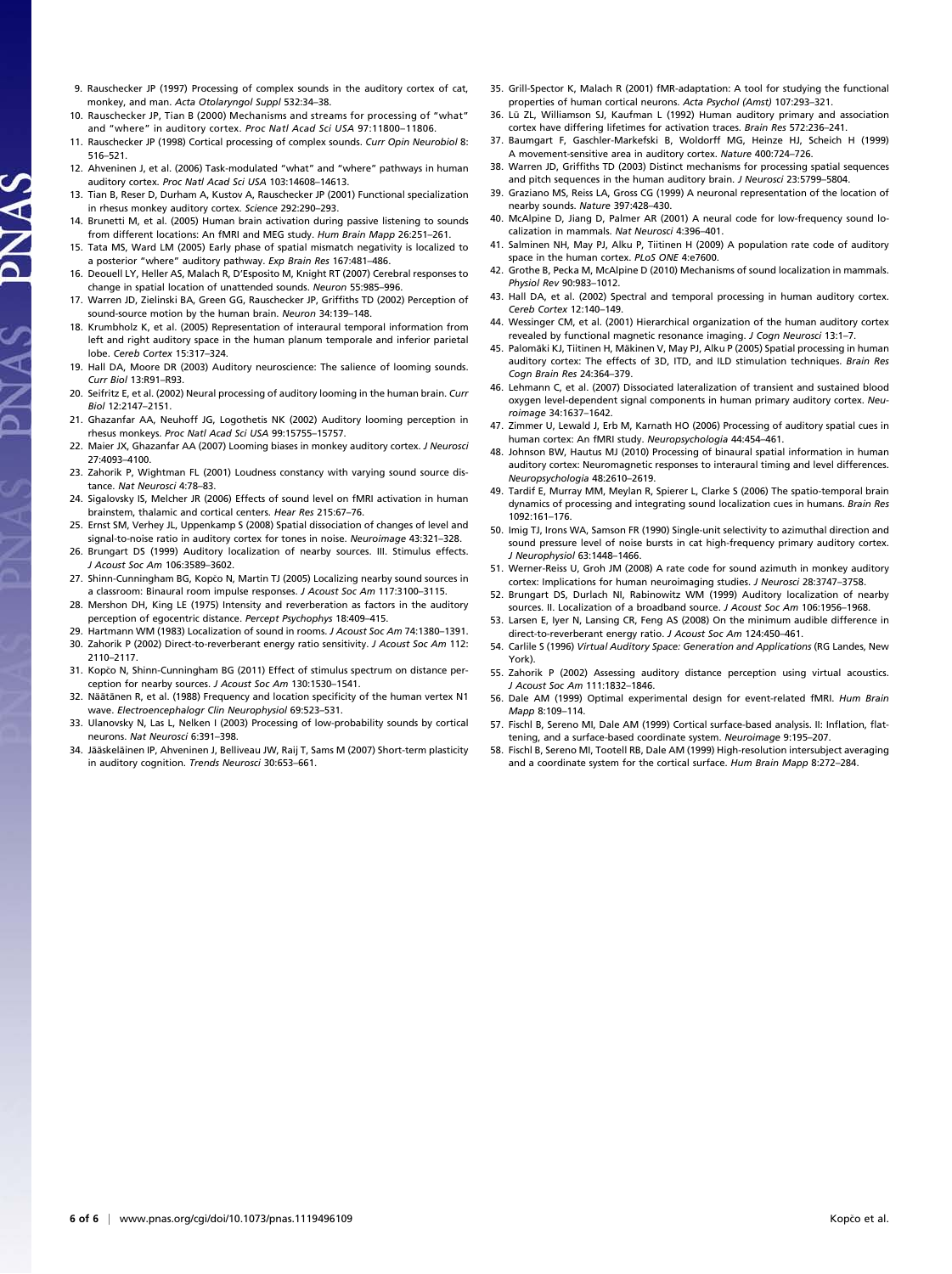## Supporting Information

## Kopco et al. 10.1073/pnas.1119496109

#### SI Results

Additional Analysis of the Behavioral Experiment Data. The main goal of the behavioral experiment was to confirm that the listeners could use the intensity-independent cues to judge source distance in our simulated auditory environment. The virtual space simulation had limitations due to technical constrains of the fMRIcompatible stimulus presentation equipment and due to the fact that nonindividualized binaural room impulse responses (BRIRs) were used in the simulation (1). Fig. 2 shows that, on average, the subjects could judge distance well, despite these limitations. To evaluate individual subjects' performance, the sensitivity index  $d'$ was estimated for each subject on the basis of his/her discrimination performance. The estimation was based on a psychophysical decision theory model  $(2)$  that assumed that  $(i)$  the listener's internal percept evoked in response to a stimulus presented from distance s can be described by a Gaussian-distributed random variable  $X$ ; (ii) the mean value of  $X$  grows logarithmically with the actual source distance  $s$ ; (*iii*) the variance in the internal representation, corresponding to internal noise, is fixed for each listener, independent of the actual stimulus distance, presentation intensity, or any other stimulus parameter; and (iv) each listeners' discrimination responses are unbiased optimal decisions based solely on the currently observed two values of  $X$ , corresponding to the two source distances presented in a given trial. On the basis of these assumptions, the following equation defines the percenage of correct performance,  $P_C$ , as a function of  $d'$  and the locations of the stimulus sources:

$$
P_c = \frac{1}{\sqrt{2\pi}} \int_{-\infty}^{\frac{d}{2}} e^{\frac{-t^2}{2}} dt,
$$

where  $d' = |\ln s_1 - \ln s_2|/\sigma$ . The constant  $\sigma$  [with the units of ln (cm)] was fitted for each subject to minimize the mean squared error between the subject's average performance for each source pair and the predicted performance based on the subject's estimate of  $σ$ . On the basis of these estimates, individual subject performance prediction was computed for each distance interval from Fig. 2. Gray line in Fig. 2 plots the across-subject averages based on this performance estimate. There is a good agreement between the gray and black lines in Fig. 2, confirming that the assumptions of the model and the individual estimates of  $\sigma$ provide a good basis for characterizing the across-subject average percentage of correct performance.

Fig. S1 shows the individual subjects' estimates of internal noise σ. The values are very similar across most subjects (all except for subjects S4 and S12), confirming that they could reliably discriminate distance in our simulated auditory environment. The relatively worse performance of subject S12 (and, to a lesser extent subject S4) could be due to the technical limitations of our simulations or due to other factors, e.g., subjects' inability to follow the instructions.

A behavioral measurement was also performed during the fMRI experiments. During the experiments, the subject's vigilance and focus needed to be constant across the different stimulus conditions to prevent vigilance-related changes in brain activation from confounding the stimulus-related changes. To establish that different stimulus conditions were approximately equally demanding, 50% of trials during imaging experiments contained deviants, noise bursts of duration that was half of the

standard bursts (Fig. 1C). The listeners were instructed to respond with a button press whenever they detected the deviant. Analysis of hit rates and reaction times was performed. One subject (S12) did not perform the task correctly (hit rate 0–20%). For the remaining subjects, the task difficulty was similar across the three different stimulus types (across-subject average hit rate of 93.5, 93.2, and 91% and reaction times of 630, 660, and 660 ms for the varying distance, varying intensity, and constant stimuli, respectively), suggesting that any fMRI activation differences across conditions cannot be attributed to differences in task difficulty. Subject S12 failed to follow the instructions for the behavioral task during the imaging experiments and also had the worst performance in the behavioral experiment. Therefore, this subject's imaging data were excluded.

Acoustic Analysis of Stimuli. Our behavioral results suggested that subjects used a combination of available cues, instead of direct to reverberant ratio (D/R) or interaural level difference (ILD) alone, to discriminate sound-source distances. However, an additional acoustic analysis of the present stimuli was conducted to examine whether either one of the individual cues, considered separately, provided information consistent with the observed distance discrimination. This analysis was also necessary because, unlike D/R, ILD also contributes to direction discrimination, thus suggesting an alternative hypothesis that our main results reflect a partial byproduct of ILD-specific direction neurons, instead of populations encoding distance, per se.

This acoustic analysis of D/R and ILD is presented in Fig. S2. To generate the graphs, the BRIRs used in the simulations were first divided into their direct-sound part, corresponding to the sound that a listener would hear in an anechoic environment, and their reverberant part, corresponding to the reflections heard in the room. Then, the complete BRIRs as well as the separate impulse responses were convolved with random noise tokens corresponding to the stimuli. The noises were either broadband stimuli, as used in the experiments, or one-third octave-filtered narrowband stimuli, with the filters centered at 450 Hz or 6,500 Hz, marked in Fig. S2 as Broad, Low, and High, respectively. Rootmean-square energy was computed in the convolved stimuli and differences in this energy were plotted as D/Rs or ILDs. D/Rs were computed separately for the near ear (ipsilateral to the simulated target location) and far ear (contralateral to the target). ILDs were computed either for the total stimulus (including direct and reverberant part) or for the direct part only.

Fig. S2, Left shows that, as expected, the D/Rs tend to decrease as the stimulus moves away from the listener. The decrease is much steeper at the near ear than at the far ear (compare the thick solid and dotted lines). This difference in steepness confirms that the near-ear D/R is a more informative cue than the far-ear D/R. At the near ear, this decrease is approximately linear, independent of the stimulus frequency/bandwidth (compare the three red solid lines in the D/R panel). Furthermore, although the absolute D/R differs across frequencies, the slopes of three D/R graphs for the near ear are very similar to each other, changing linearly and spanning ∼20 dB as the stimulus moves from 15 to 100 cm. That is, a particular relative change in the sound-source distance (say, 50 vs. 100 cm) is represented by a consistent relative D/R change at all frequencies.

The right-hand panel in Fig. S2 shows the results for the ILDs. The pattern of results is more complex than for the D/Rs. First, as with D/Rs, the ILDs decrease as the stimulus moves away from the listener. However, unlike with D/R, this decrease is nonlinear as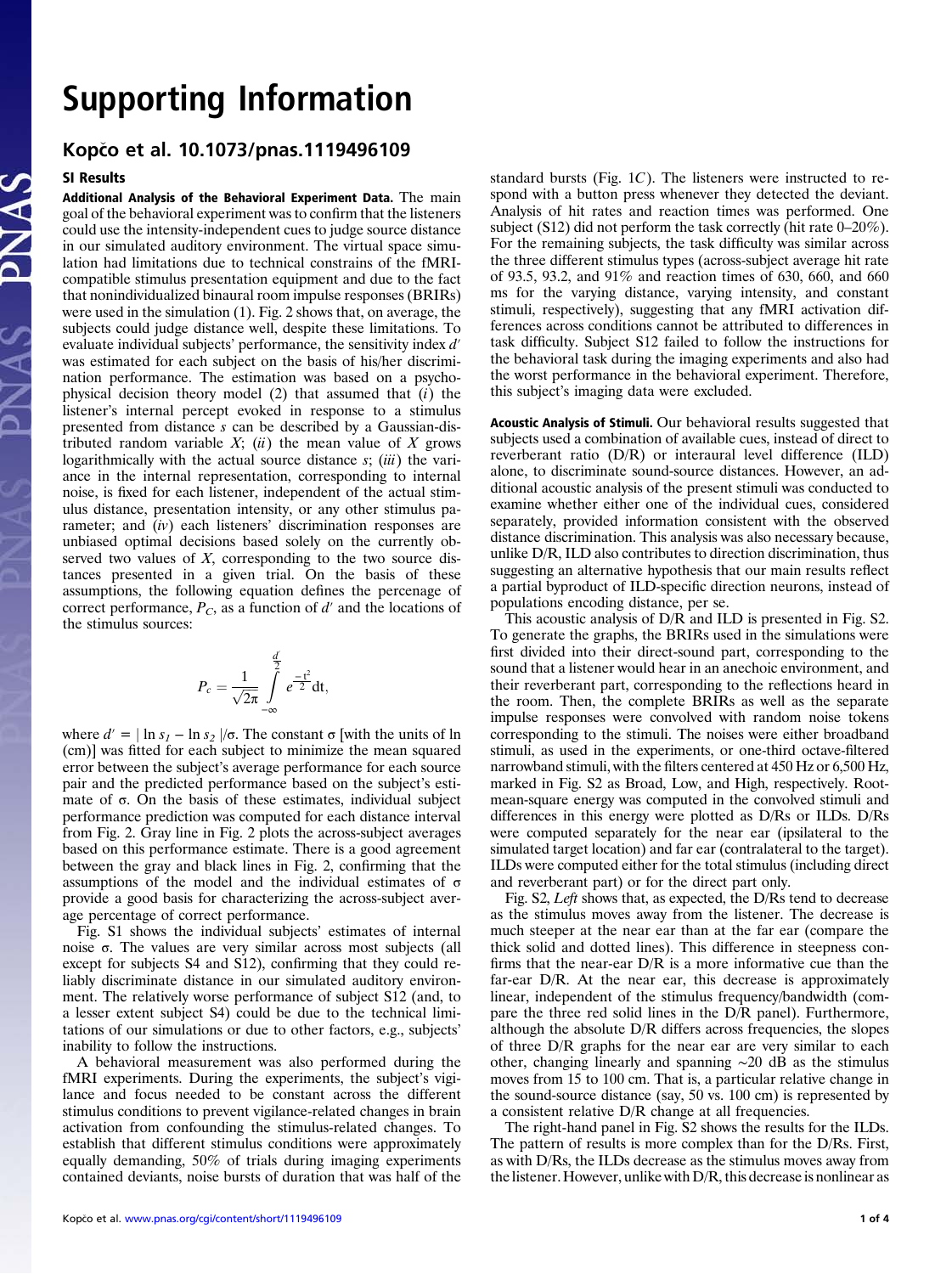a function of stimulus distance (steeper for near than far sources) and it is steeper at high frequencies (spanning∼25 dB, symbols "Δ") than at low frequencies (spanning only about 15 dB, symbols "∇"). Similarly, the absolute values of the ILDs are larger at high frequencies than at low frequencies. Another important aspect is revealed by the comparison of the total and direct broadband ILDs (compare the solid and dotted lines). Whereas reverberation has a very small effect on ILD for very near sources, it results in a larger reduction of ILDs for distant sources.

In summary, these results show that, if distance perception were based on a single cue, the near-ear D/R would be a more parsimonious cue in reverberation than ILD. This is the case because there is a direct linear relationship between D/R and distance, and the slope of this linear relationship is similar across frequencies. Thus, one can always perform a relative distance judgment on the basis of D/R, independent of the stimulus frequency content or the distances considered. This result is not surprising, as the reverberant field is approximately constant for a stimulus presented at a fixed level, whereas the direct sound level is simply inversely proportional to the stimulus distance. For example, the D/R panel in Fig. S2 shows that a decrease in D/R by ∼20 dB always corresponds to quadrupling of the stimulus distance. On the other hand, to perform a relative distance judgment on the basis of ILD, different ILD-to-distance relationships apply depending on stimulus frequency (ILD changes more at high frequencies), the reference distance (ILD changes more for nearby sources), and on the level of reverberation in a given room (the more reverberant the room, the more the ILD changes with distance). The dependence of ILDs on frequency, distance, and reverberation level is particularly important from the neurophysiological perspective, as it contradicts the scenario that at the final processing stages sound distances are estimated by a fixed set of neurons tuned specifically to ILD only. If ILD were the dominating cue, there would have to be a complex arrangement of frequency-specific, distance-specific, and reverberation-level– specific neurons tuned to a variety of ILDs. In other words, although the average ILD of a broadband sound (thick black line in Fig. S2) decreases monotonically, the lack of consistency across frequencies, distance, and reverberation level makes it unlikely that such a cue could be used, consistently and reliably, for distance discriminations, particularly because much better cues related to the D/R are concurrently available in natural listening situations. Finally, as also noted in the main results, the discrimination sensitivity for ILD, on the basis of Weber's law, would differ from the present observations.

Predictions of Distance Discrimination. The distance discrimination analysis of the behavioral experiment found that performance was independent of the absolute distance of sources as long as the relative distance was fixed (e.g., the listener's ability to discriminate 25- vs. 50-cm sources was the same as the ability to discriminate 50- vs. 100-cm sources; Fig. 2). That is, subjects' ability to discriminate simulated distances was predicted by Weber's law, a principle that has been well documented to apply to many aspects of human perceptual sensitivity. This would be consistent with an idea that the combination of available cues, constituting the building blocks of a sound-distance percept, was used by the subjects. The purpose of this supporting discussion and analysis is to discuss predictions of how subjects would have performed, as predicted by Weber's law, if discriminations had been based on either D/R or ILD alone.

Kopčo and Shinn-Cunningham (3) performed a computational acoustic analysis of a behavioral experiment in which absolute distance responses were reported and concluded that all of the results of that study could be explained by a model that assumed that the listeners only used the D/R cue for their judgments. For

the current data this model would predict that the sensitivity in distance discrimination is dependent on only  $(i)$  the rate with which the  $D/R$  varies as a function of the source distance and  $(ii)$ the perceptual sensitivity (just noticeable difference, JND) to variations in D/R. The dependence of D/R on distance is linear (as shown in Fig. S2). The perceptual sensitivity to changes in D/R has only been studied by Larsen et al. (4) who found that it is fairly nonlinear for broadband stimuli as used here. Specifically, Larsen et al. measured D/R JNDs at baseline D/Rs of −10, 0, 10, and 20 dB, and found JNDs of ∼3 dB at 0 and 10 dB and JNDs of 6–8 dB at −10 and 20 dB . Given that the rate of change in D/R with distance is constant and considerably larger than 10 dB, except for the most distant sources (Fig. S2), this pattern of JNDs suggests that the listeners should be more sensitive to changes in distance at the largest distances examined here (in particular when the low-frequency channels are considered). However, no such difference in distance discrimination performance was observed here.

A similar model can be used to predict discrimination performance if subjects only used ILDs. Fig. S2 shows that the rate of change in ILDs with distance is highest for nearby sources. Because ILD JNDs are approximately constant at 1 dB (5), the best distance discrimination performance based on ILDs would be expected at the nearest distances, which is not consistent with our main results (Fig. 2).

Taken together, these results suggest that, whereas it may still be the most parsimonious assumption that performance is based on D/Rs, the process by which the brain computes distance estimates is more complex than a simple D/R-to-distance mapping. For example, D/R information might be combined across multiple channels or ILD information might also be used. Future studies will have to be performed to describe the mechanism of distance processing in more detail.

**Supporting fMRI Experiment.** The monaural  $D/R$  at the ear closer to the source (near ear) has been suggested to be the main intensityindependent distance cue used for nearby sources in reverberation (3). Therefore, a supporting experiment was performed in which presentation intensity was normalized such that the overall energy received at the near ear was constant, independent of the source distance. It was expected that, after the normalization, the intensity-independent D/R cue would dominate distance processing whereas activations related to variations in intensity would be minimized. The supporting experiment was identical to the main fMRI experiment, except that only two types of stimuli were used: constant vs. a near-ear normalized version of the varying distance stimulus (Fig. 1C). When D/R and ILD were varied randomly and intensity at the near ear was held constant, we observed a more widespread activation of auditory cortices (red-yellow in Fig. S3A) than in the main experiment. The observed activations are consistent with our interpretation that, compared with the main experiment, near-ear intensity normalization does not eliminate all intensity variations (such as the far-ear overall intensity variation, near-ear/far-ear direct-sound intensity variation, and reverberant-sound intensity variations). More specifically, as predicted by our hypothesis, the strongest "extra" activations were observed in the right hemisphere, that is, contralateral to the far ear for which the overall intensity was not normalized (Fig. S3A, Right). Nevertheless, in the hemisphere contralateral to the stimuli, the voxel with strongest activation was located in planum temporale (PT), in the posterior nonprimary auditory cortex (surface Talairach  $\{x, y, \}$  $z$ } = {-50, -30, 8}), consistent with our main result and the predictions of the dual pathway model of auditory cortex (6–10) (Fig. S3B).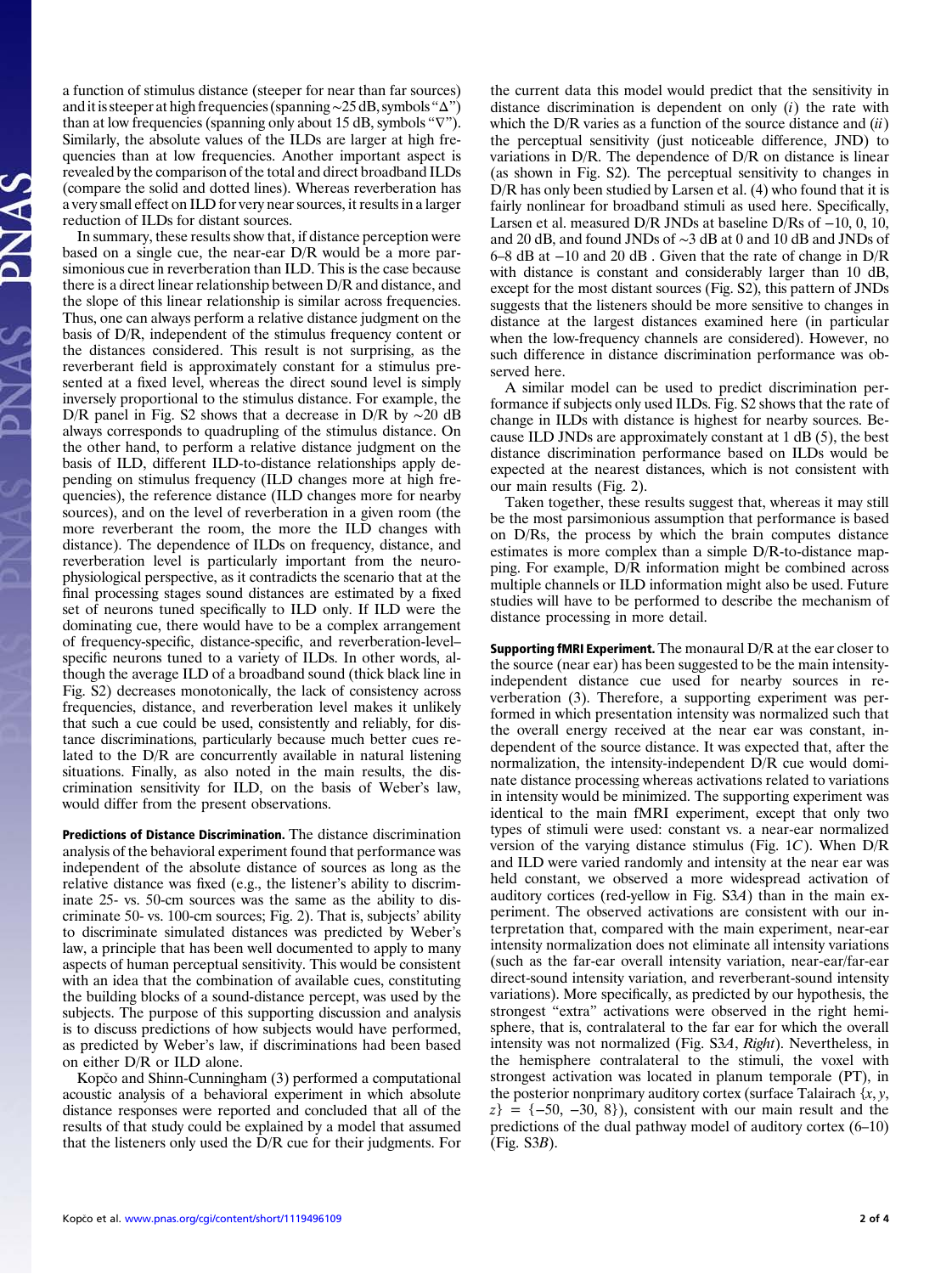- 1. Zahorik P (2002) Assessing auditory distance perception using virtual acoustics. J Acoust Soc Am 111:1832–1846.
- 2. Durlach NI, Braida LD (1969) Intensity perception. I. Preliminary theory of intensity resolution. J Acoust Soc Am 46:372–383.
- 3. Kopčo N, Shinn-Cunningham BG (2011) Effect of stimulus spectrum on distance perception for nearby sources. J Acoust Soc Am 130:1530–1541.
- 4. Larsen E, Iyer N, Lansing CR, Feng AS (2008) On the minimum audible difference in direct-to-reverberant energy ratio. J Acoust Soc Am 124:450–461.
- 5. Hartmann WM, Constan ZA (2002) Interaural level differences and the level-meter model. J Acoust Soc Am 112:1037–1045.
- 6. Rauschecker JP, Tian B, Hauser M (1995) Processing of complex sounds in the macaque nonprimary auditory cortex. Science 268:111–114.
- 7. Rauschecker JP (1997) Processing of complex sounds in the auditory cortex of cat, monkey, and man. Acta Otolaryngol Suppl 532(Supplement):34–38.
- 8. Rauschecker JP, Tian B (2000) Mechanisms and streams for processing of "what" and "where" in auditory cortex. Proc Natl Acad Sci USA 97:11800–11806.
- 9. Rauschecker JP (1998) Cortical processing of complex sounds. Curr Opin Neurobiol 8: 516–521.
- 10. Tian B, Reser D, Durham A, Kustov A, Rauschecker JP (2001) Functional specialization in rhesus monkey auditory cortex. Science 292:290–293.



Fig. S1. Individual listeners' sensitivity to distance changes. Each bar represents one subject's estimate of the noise (i.e., variance) in his/her internal representation of sound-source distance on the basis of a decision-theory model fit to that subject's individual percentage of correct data from the behavioral experiment. Performance of subjects S4 and S12 was considerably worse than for the remaining subjects. As an example, on the basis of these sensitivity estimates, subject S12 is expected to correctly discriminate the two most separated speakers only in less than 90% of trials, whereas the well-performing subjects would achieve accuracy of about 99%.



Fig. S2. Mean D/R (Left) and ILD (Right) as a function of distance for the stimuli used in this study. Cue values were computed either for the whole broadband stimulus (Broad), or in one-third octave bands centered at 450 Hz (Low) and 6,500 Hz (High). D/Rs are shown for the ear ipsilateral to the stimulus (Near Ear) or contralateral to the stimulus (Far Ear). ILDs were computed either for the whole stimulus (Total; including both the direct sound and reverberation) or for the direct sound only (Direct; corresponding to the ILD that would be obtained in an anechoic environment). Error bars represent SDs across random noise tokens used as stimulus.